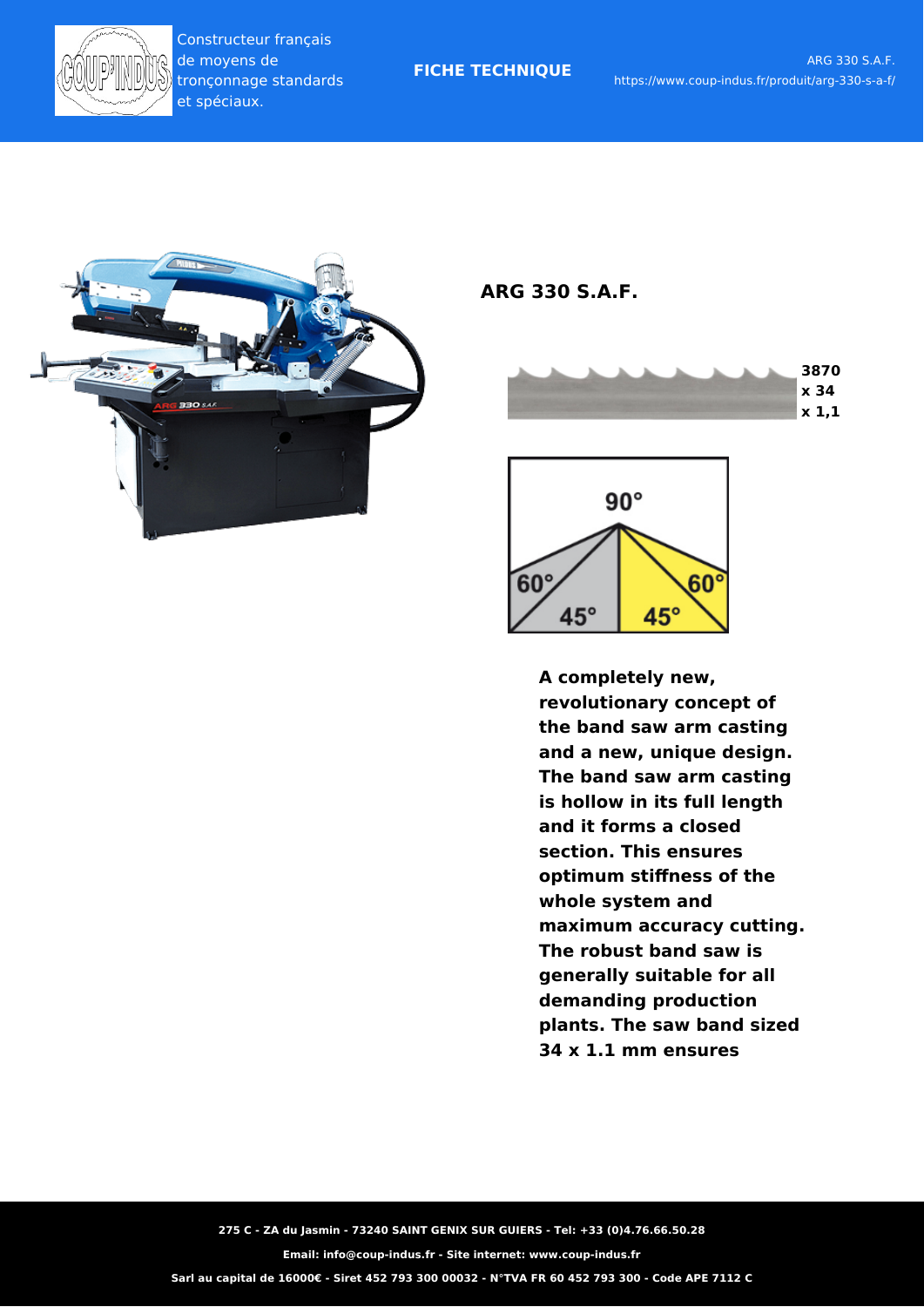

**FICHE TECHNIQUE**

**accurate cutting of large cross-sections. The band is manufactured in many versions and allows for cutting of wide range of materials, including stainless steel or tool steel.**



## **Category:** [Semi-automatiques](https://www.coup-indus.fr/categorie-produit/scie-a-ruban-horizontales-pilous/scies-a-ruban-semi-automatiques/)

# **GALLERY IMAGES**



## **PRODUCT DESCRIPTION**

Pressing a single switch will execute complete cutting cycle – material clamping, band and cooling system start, cutting, band and cooling stop, arm uplift to the original adjustable position and vice unclamping. Easy intuitive controls through a touchscreen on an ergonomic

> **275 C - ZA du Jasmin - 73240 SAINT GENIX SUR GUIERS - Tel: +33 (0)4.76.66.50.28 Email: info@coup-indus.fr - Site internet: www.coup-indus.fr Sarl au capital de 16000€ - Siret 452 793 300 00032 - N°TVA FR 60 452 793 300 - Code APE 7112 C**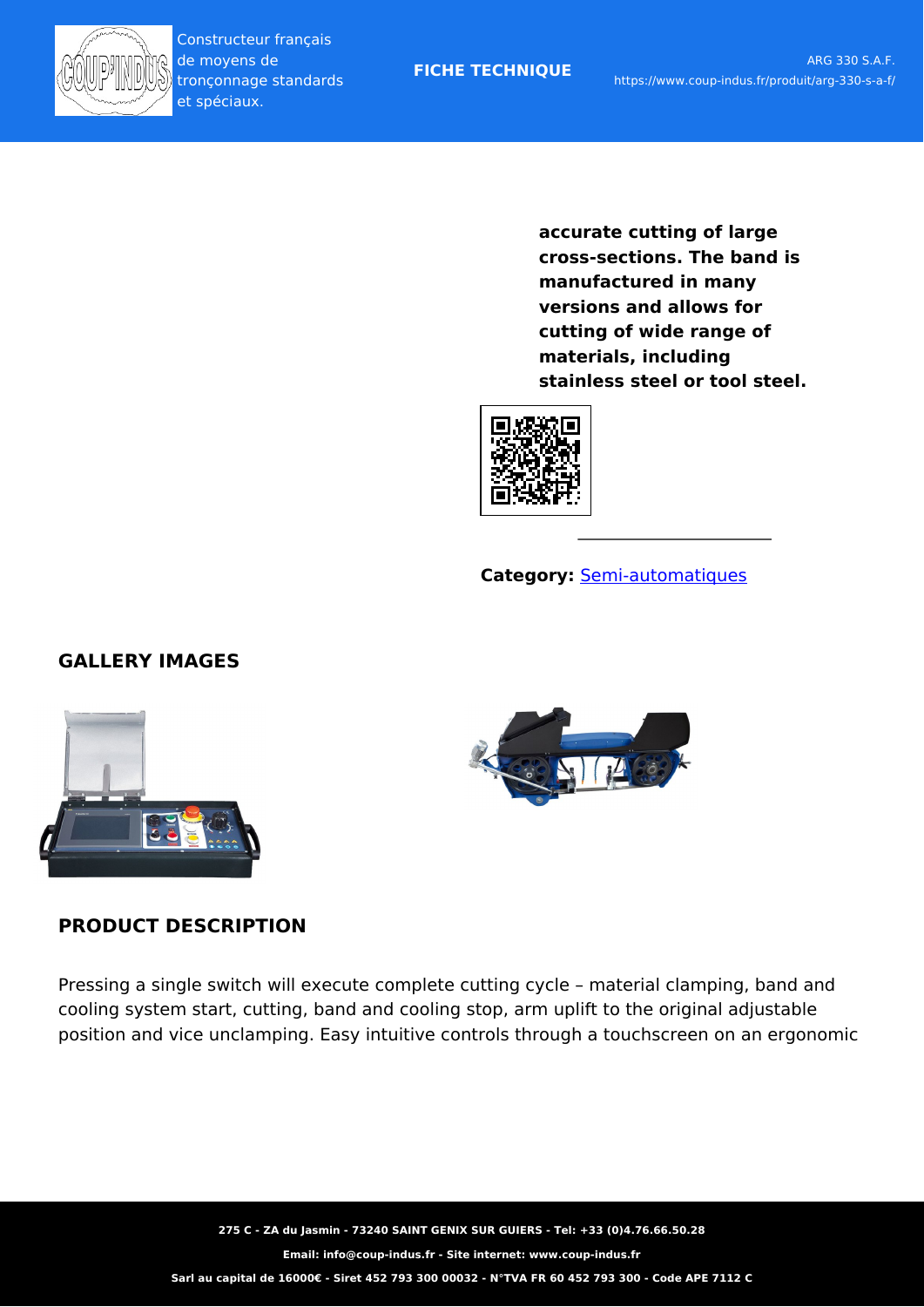rotary central control panel. The display also shows required lifting height of the saw band arm depending on the cross section of the material to be cut. Moreover it allows you to monitor the number of cut workpieces in the current settings and machine diagnostics (PLC inputs and outputs, history of errors). During cutting the display shows saw band speed, main engine load and any potential error messages. When you switch to the manual mode you can control all functions separa-tely. The machine is equipped with a high-performance industrial hydraulic unit which allows setting of the contact pressure of the vice. All of this in connection with hydraulics-controlled saw band feed into cut significantly increases cutting efficiency, especially in larger series and cutting of full and high-quality materials. Maximum cutting efficiency is maintained also thanks to the possibility of setting optimum saw band rate by a frequency converter in the range between 15 and 90 m/min., which significantly contributes to cutting accuracy and service life of saw bands. The overall stability of the machine is also ensured by a robust base. By default machine is equipped with a removable chips container or with an additional conveyor.

- Continuous adjustment of the cutting angle within the range 90°–60° when the workpiece is clamped tight.
- Massive arm turning system with large loading surfaces ensures exceptional stability of the machine even when cutting heavy workpieces.
- Very robust machine framework composes of castings from grey cast iron and ensures vibration absorption.
- In order to achieve maximum stiffness of the whole system and cutting accuracy, the band saw arm is attached to a sturdy turntable on both sides in massive housing fitted with pre-stressing tapered roller bearings.
- Modern concept of the band saw arm allows for large cutting ranges in both upright and angular cutting.
- Simple locking and adjusting of the desired cutting angle on the angle scale.
- Massive vice ensures easy and reliable material clamping.
- Large diameter running wheels and precise three-side hardmetal guiding ensure long service life of the band and cutting accuracy.
- Overdesign of running wheel bearings, tensioning wheel system and all rotary parts ensures long service life of the machine.
- Noiseless and maintenance-free band drive is provided by an industrial electric motor with worm gearbox.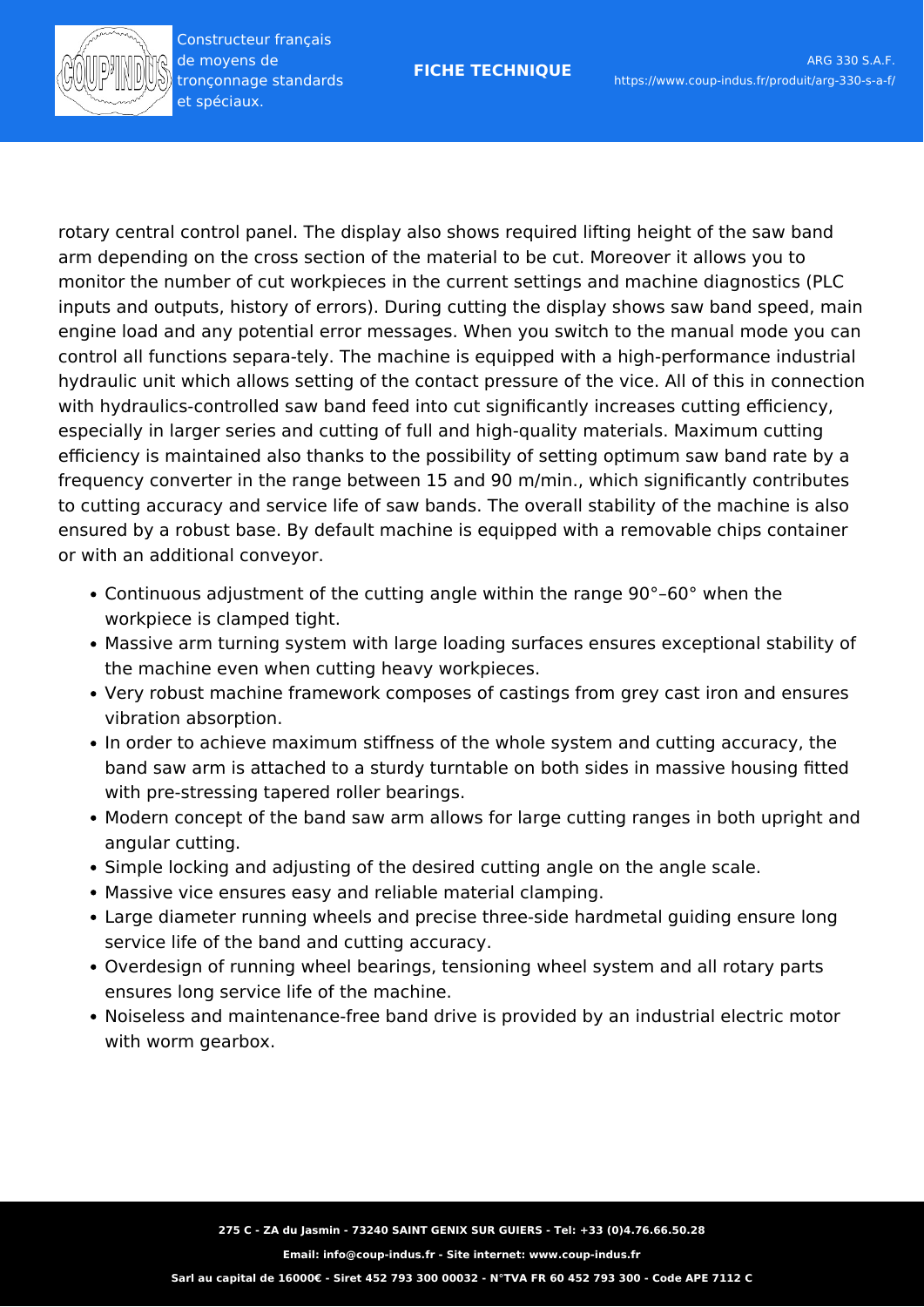- The machine is connected to a complete cooling system with a high-performance pump and possibility of regulating the flow on both guiding heads independently. Coolant tank with a pump is placed in the base of the machine.
- All of electrical wiring and coolant distribution are concealed in hollow parts of the arm which means they are protected from damage.
- The new concept of the arm also brings a great simplification when changing the saw band or when cleaning the inside of the arm. You just need to open the hinged back cover of the arm and it will stay locked in the upper position.
- Easy control by ergonomically placed controls (electrical and hydraulics) on a rotary panel.
- The machine checks correct tension or break of the saw band. If the saw band breaks the machine automatically switches off.
- The machine is equipped with a hinged stop with a 500mm scale. Hinged system prevents the workpiece from jamming during cutting.

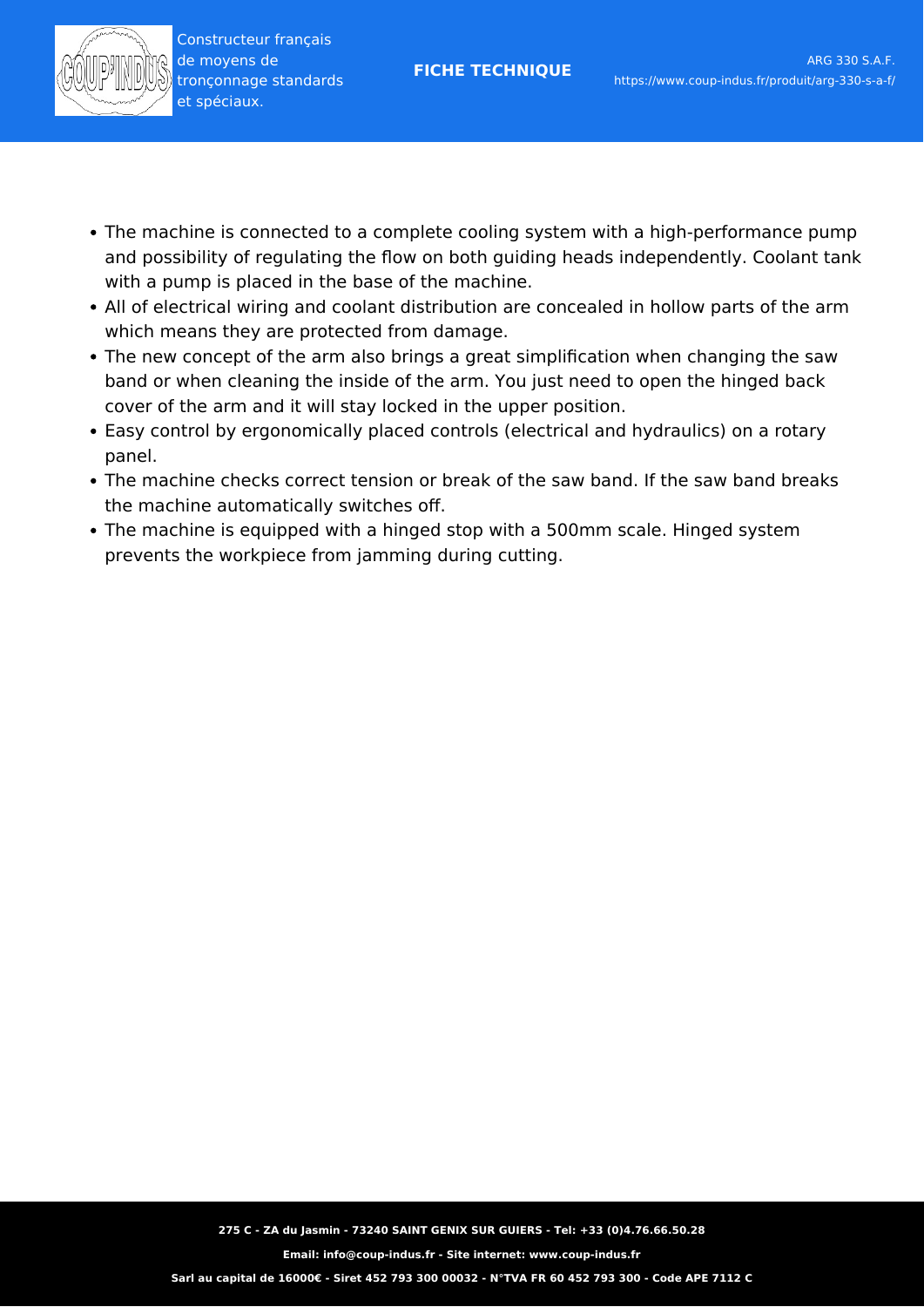| 90°       | +45°      | +60°      |
|-----------|-----------|-----------|
| 330       | 250       | 165       |
| 320       | 230       | 150       |
| 400 x 200 | 250 x 170 | 150 x 150 |

| Main motor                                      | 400 V, 50 Hz, 3 kW                              |  |  |
|-------------------------------------------------|-------------------------------------------------|--|--|
| Pump motor                                      | 400 V, 50 Hz, 0,12 kW                           |  |  |
| Hydraulic motor unit                            | 400 V, 50 Hz, 0,55 kW                           |  |  |
| Saw blade speed                                 | 15-90 m/min.                                    |  |  |
| Working height of vice                          | 925 mm                                          |  |  |
| Hydraulic system oil                            | cca 25 l (ISO 6743/4-HM, DIN 51 524 part 2-HLP) |  |  |
| Coolant tank                                    | $cca$ 30 $\vert$                                |  |  |
| Machine dimensions (min.) 1350 x 2200 x 1750 mm |                                                 |  |  |
| Machine dimensions (max.) 2050 x 2600 x 2150 mm |                                                 |  |  |
| Machine weight                                  | 770 kg                                          |  |  |

Convoyeurs disponibles:



**275 C - ZA du Jasmin - 73240 SAINT GENIX SUR GUIERS - Tel: +33 (0)4.76.66.50.28**

**Email: info@coup-indus.fr - Site internet: www.coup-indus.fr**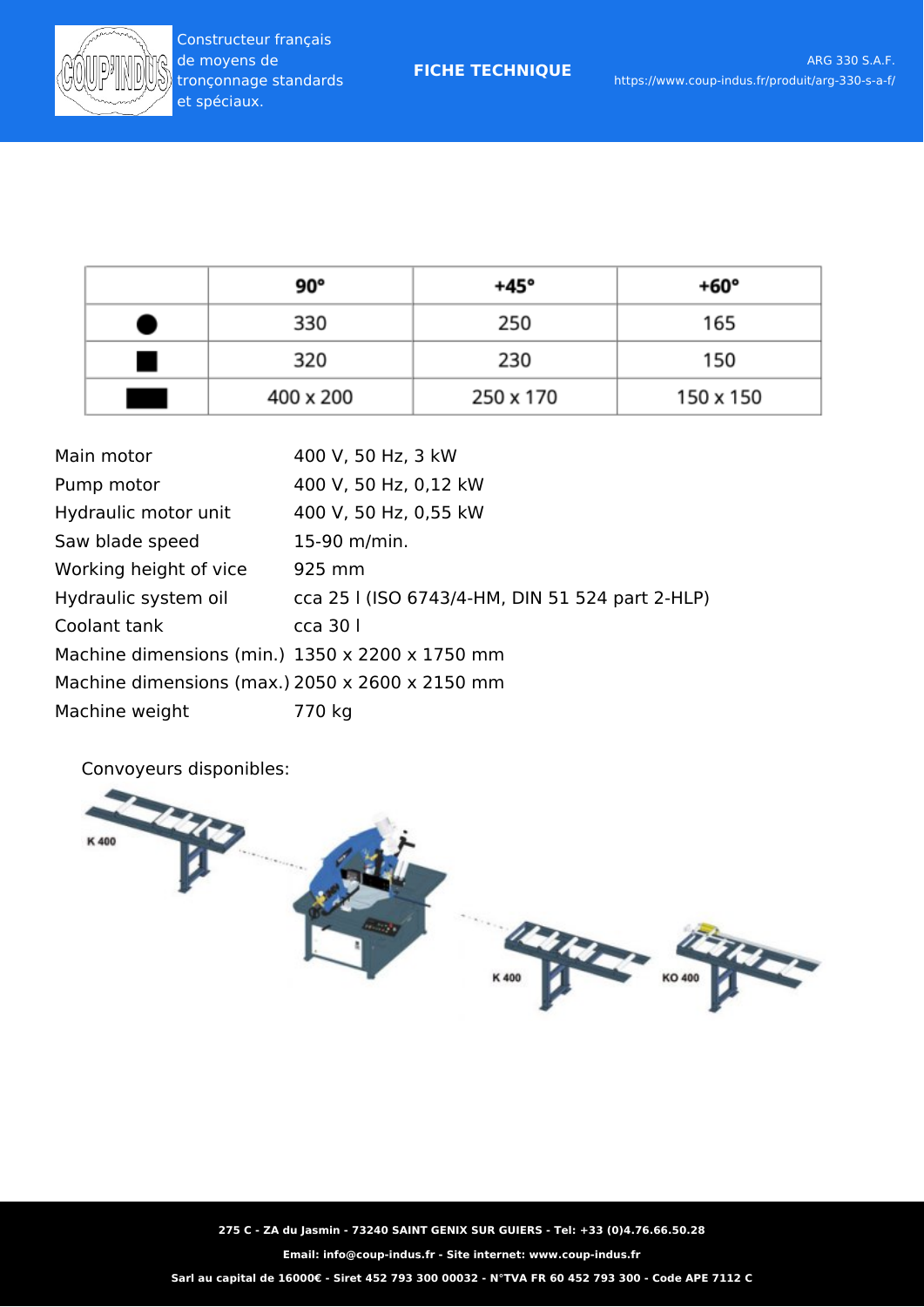



#### **Workpiece stop – Standard equipment**

Robust stop with a 500mm scale for setting the required length of the material to be cut.



#### **Frequency converter – Standard equipment**

Enables continuous blade speed regulation between 15–90 m/min. and thus setting the optimum cutting conditions for the given material.



#### **Hydraulic pressure device**

Used to clamp bundles of material to be cut. Ensures reliable clamping by hydraulically controlled vertical contact pressure working within the machine's cycle.



#### **Material chute**

Continuously joins the vice behind the cut and allows for easy slide of cut pieces into a container when cutting larger series. The chute construction consisting of 2 parts prevents leakage of the coolant.

**275 C - ZA du Jasmin - 73240 SAINT GENIX SUR GUIERS - Tel: +33 (0)4.76.66.50.28**

**Email: info@coup-indus.fr - Site internet: www.coup-indus.fr**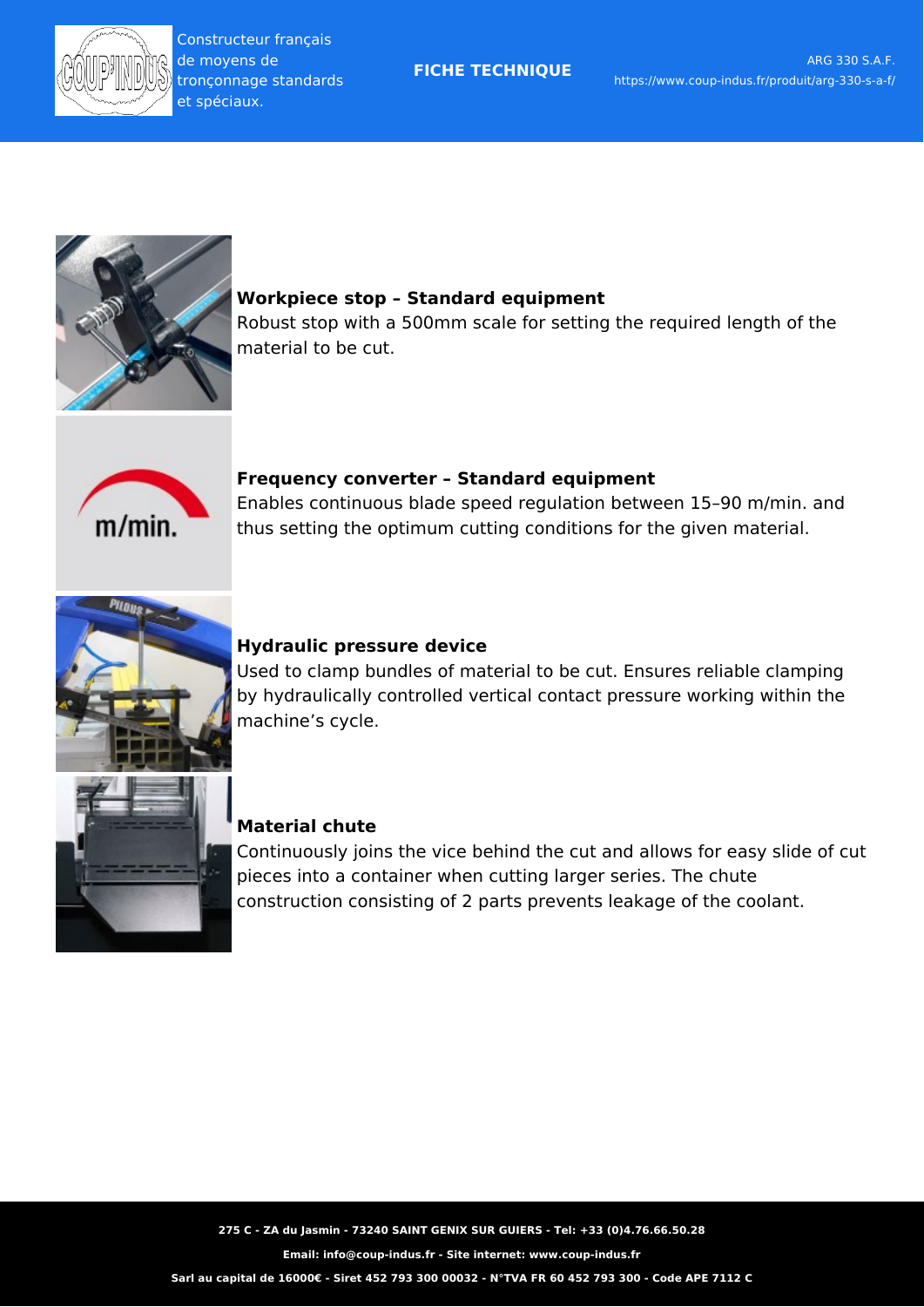



#### **Halogen lamp**

Provides good lighting of the workplace of the machine. An invaluable tool especially when the lighting at the workplace is insufficient.



#### **Oil mist lubrication**

Creates an oil mist that is sprayed onto the cutting edge. It replaces the use of a classic coolant, especially when cutting sections during which leakages may occur. Possibility of using organic oils.



#### **Laser alignment**

High-quality industrial laser projects the cutting line on the material to be cut. Makes the setting of the required material length simpler, faster and more accurate.



#### **Electrical cleaning brush**

Steel circular brush powered by and industrial motor with worm gearbox. Used to remove chips from the saw band behind the cut.

**275 C - ZA du Jasmin - 73240 SAINT GENIX SUR GUIERS - Tel: +33 (0)4.76.66.50.28**

**Email: info@coup-indus.fr - Site internet: www.coup-indus.fr**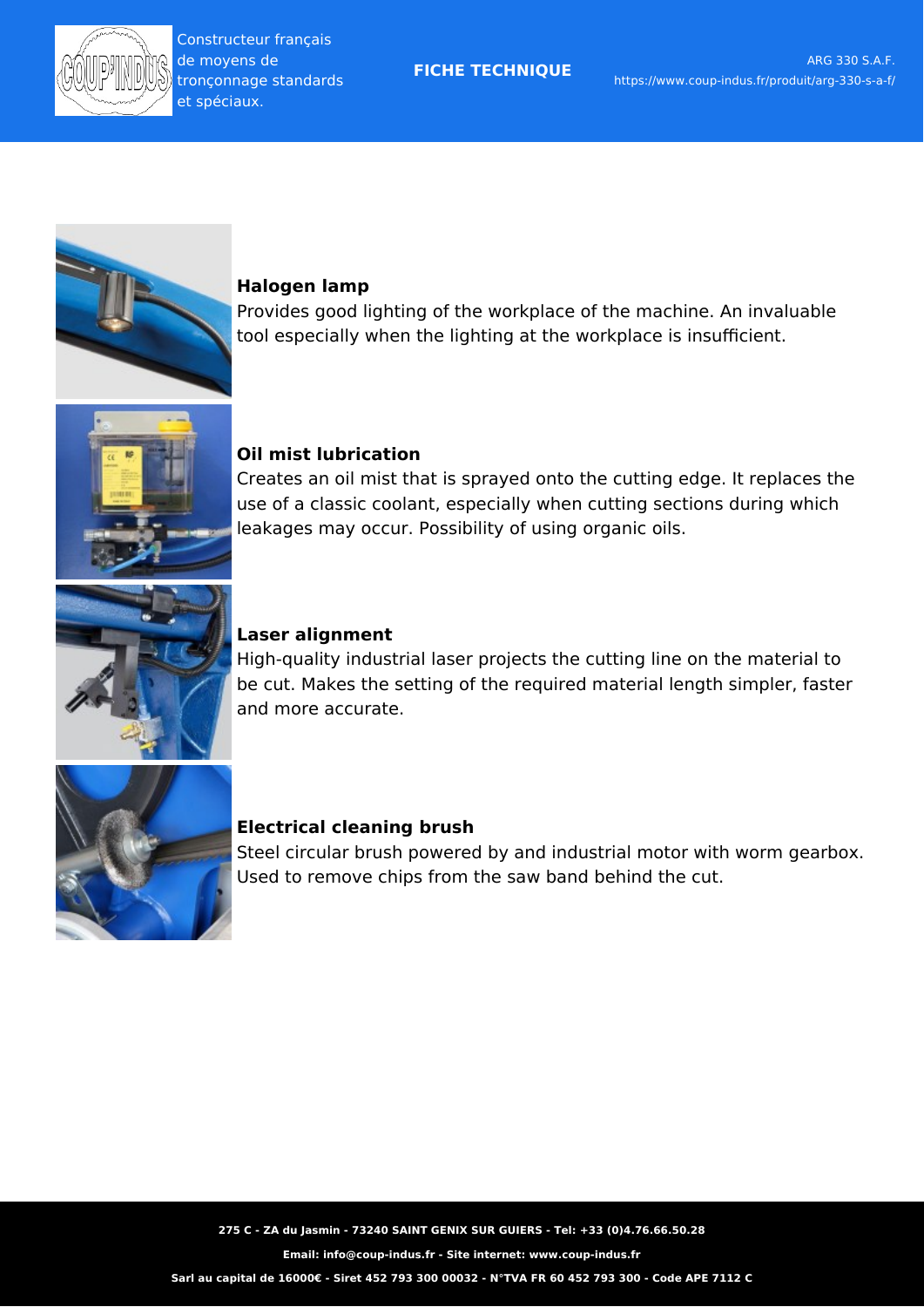

#### **Pressure regulation**

Hydraulically controlled one-sided automatic regulation of saw band feed into cut according to the resistance of the material to be cut. Significantly reduces the cutting time and service life of the saw band.

## **Screw chips conveyor**

Ensures smooth removal of chips from the machine. Reduces the time needed for the cleaning of the machine especially when cutting series of full materials producing large amount of chips.



## **Saw band tension indicator**

Ensures accurate tensioning of the saw band to a required value according to the pressure gauge and its control during the use of the machine. Optimum tensioning of the saw band is essential for its service life and cutting accuracy.



## **Rinse spray gun** For cleaning working space of the machine.

**275 C - ZA du Jasmin - 73240 SAINT GENIX SUR GUIERS - Tel: +33 (0)4.76.66.50.28**

**Email: info@coup-indus.fr - Site internet: www.coup-indus.fr**